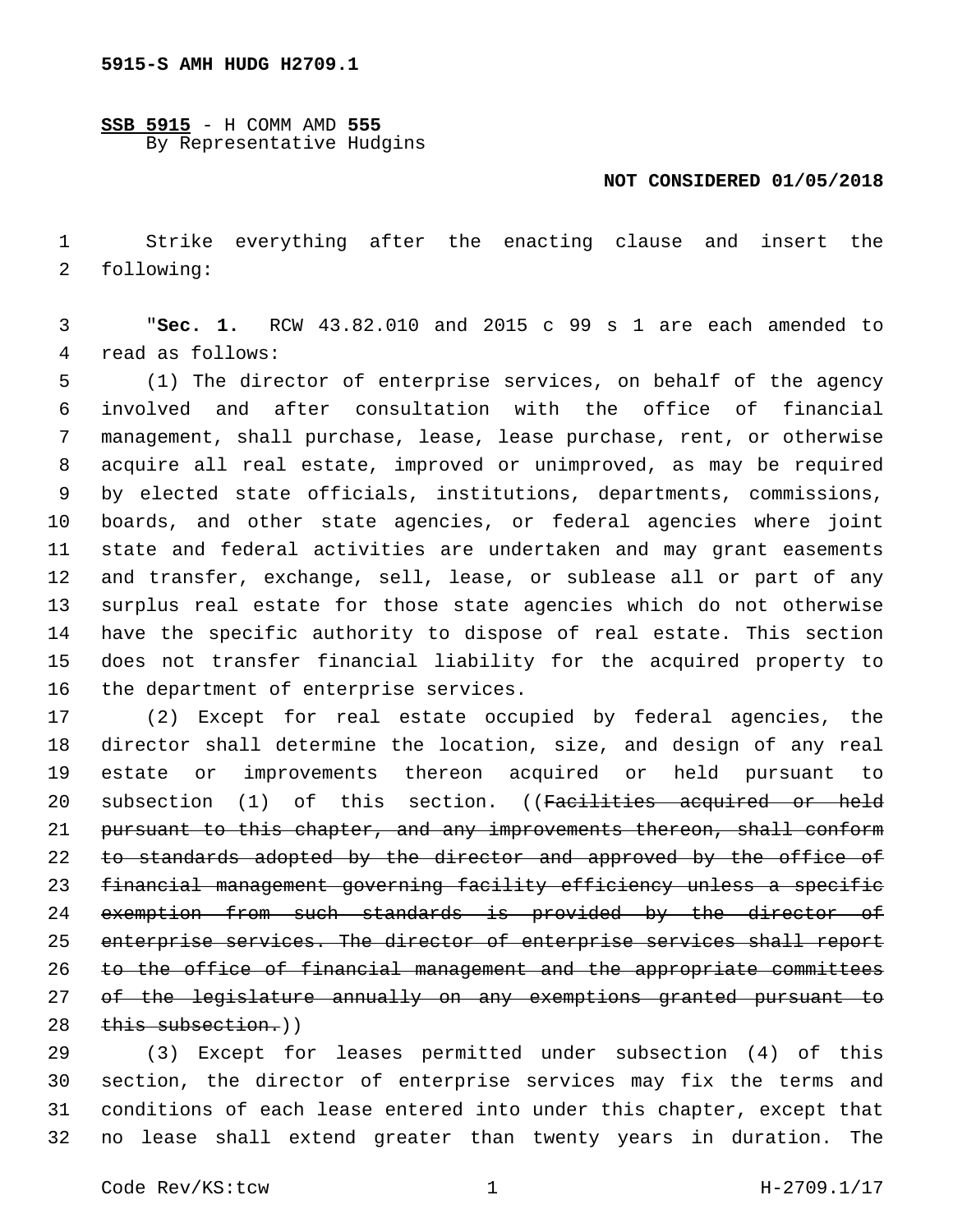director of enterprise services may enter into a long-term lease greater than ten years in duration upon a determination by the director of the office of financial management that the long-term lease provides a more favorable rate than would otherwise be available, it appears to a substantial certainty that the facility is necessary for use by the state for the full length of the lease term, and the facility meets the standards adopted pursuant to subsection (2) of this section. The director of enterprise services may enter into a long-term lease greater than ten years in duration if an analysis shows that the life-cycle cost of leasing the facility is less than the life-cycle cost of purchasing or constructing a 12 facility in lieu of leasing the facility.

 (4) The director of enterprise services may fix the terms of leases for property under the department of enterprise services' control at the former Northern State Hospital site for up to sixty 16 years.

 (5) Except as permitted under chapter 39.94 RCW, no lease for or on behalf of any state agency may be used or referred to as collateral or security for the payment of securities offered for sale through a public offering. Except as permitted under chapter 39.94 RCW, no lease for or on behalf of any state agency may be used or referred to as collateral or security for the payment of securities offered for sale through a private placement without the prior written approval of the state treasurer. However, this limitation shall not prevent a lessor from assigning or encumbering its interest in a lease as security for the repayment of a promissory note provided that the transaction would otherwise be an exempt transaction under RCW 21.20.320. The state treasurer shall adopt rules that establish the criteria under which any such approval may be granted. In establishing such criteria the state treasurer shall give primary consideration to the protection of the state's credit rating and the integrity of the state's debt management program. If it appears to the state treasurer that any lease has been used or referred to in violation of this subsection or rules adopted under this subsection, then he or she may recommend that the governor cause such lease to be terminated. The department of enterprise services shall promptly notify the state treasurer whenever it may appear to the department that any lease has been used or referred to in violation of this subsection or rules adopted under this subsection.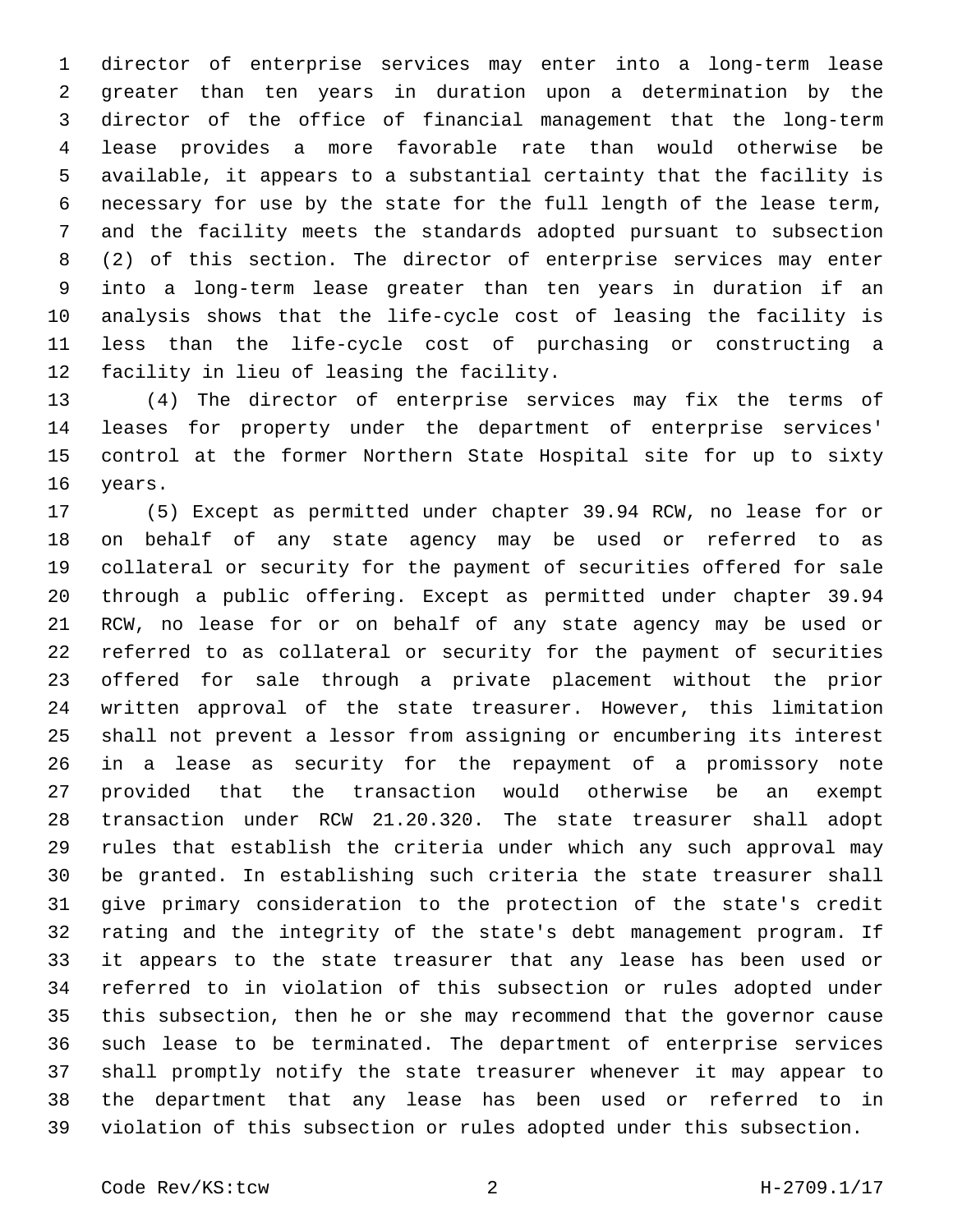(6) It is the policy of the state to encourage the colocation and consolidation of state services into single or adjacent facilities, whenever appropriate, to improve public service delivery, minimize duplication of facilities, increase efficiency of operations, and 5 promote sound growth management planning.

 (7) ((The director of enterprise services shall provide coordinated long-range planning services to identify and evaluate opportunities for colocating and consolidating state facilities. Upon 9 the renewal of any lease, the inception of a new lease, or the 10 purchase of a facility, the director of enterprise services shall determine whether an opportunity exists for colocating the agency or 12 agencies in a single facility with other agencies located in the same 13 geographic area. If a colocation opportunity exists, the director of 14 enterprise services shall consult with the affected state agencies and the office of financial management to evaluate the impact 16 colocation would have on the cost and delivery of agency programs, including whether program delivery would be enhanced due to the centralization of services. The director of enterprise services, in consultation with the office of financial management, shall develop procedures for implementing colocation and consolidation of state 21 facilities.

 $(8)$ )) The director of enterprise services is authorized to purchase, lease, rent, or otherwise acquire improved or unimproved real estate as owner or lessee and to lease or sublet all or a part of such real estate to state or federal agencies. The director of enterprise services shall charge each using agency its proportionate rental which shall include an amount sufficient to pay all costs, including, but not limited to, those for utilities, janitorial and 29 accounting services, and sufficient to provide for contingencies; which shall not exceed five percent of the average annual rental, to meet unforeseen expenses incident to management of the real estate.

 ( $(\frac{49}{})$ )  $(8)$  If the director of enterprise services determines that it is necessary or advisable to undertake any work, construction, alteration, repair, or improvement on any real estate 35 acquired pursuant to subsection (1) or  $((+8+))$  (7) of this section, the director shall cause plans and specifications thereof and an estimate of the cost of such work to be made and filed in his or her office and the state agency benefiting thereby is hereby authorized to pay for such work out of any available funds: PROVIDED, That the cost of executing such work shall not exceed the sum of twenty-five Code Rev/KS:tcw 3 H-2709.1/17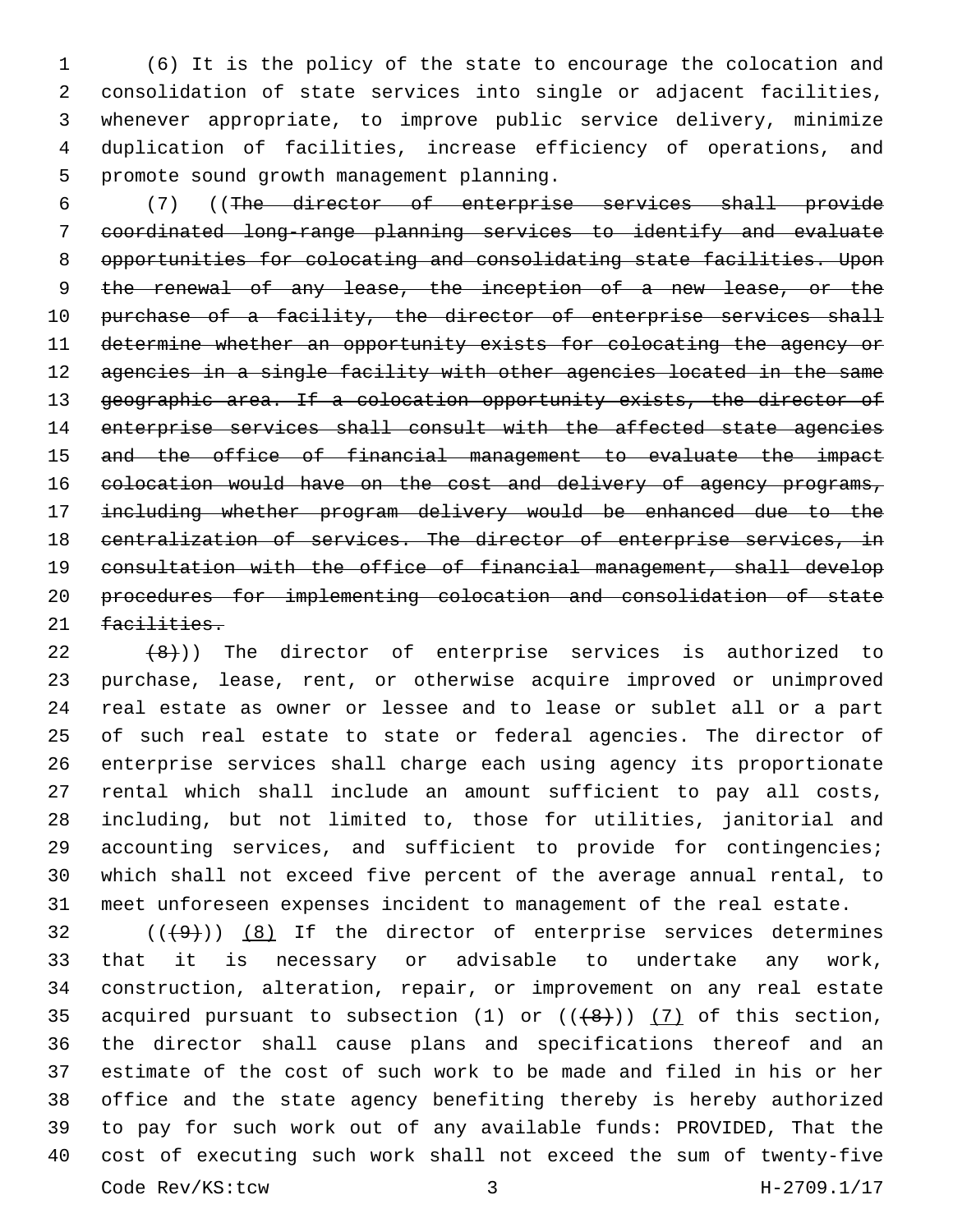thousand dollars. Work, construction, alteration, repair, or improvement in excess of twenty-five thousand dollars, other than that done by the owner of the property if other than the state, shall be performed in accordance with the public works law of this state.

 (( $(10)$ ) (9) In order to obtain maximum utilization of space, the ((director of enterprise services)) office of financial management shall make space utilization studies, and shall establish standards for use of space by state agencies. Such studies shall include the identification of opportunities for colocation and consolidation of 10 state agency office and support facilities.

11 (((41))) (10) The director of enterprise services may construct new buildings on, or improve existing facilities, and furnish and equip, all real estate under his or her management. Prior to the construction of new buildings or major improvements to existing facilities or acquisition of facilities using a lease purchase contract, the director of enterprise services shall conduct an evaluation of the facility design and budget using life-cycle cost analysis, value-engineering, and other techniques to maximize the long-term effectiveness and efficiency of the facility or 20 improvement.

 $(1)$   $(12)$ )  $(11)$  All conveyances and contracts to purchase, lease, rent, transfer, exchange, or sell real estate and to grant and accept easements shall be approved as to form by the attorney general, signed by the director of enterprise services or the director's designee, and recorded with the county auditor of the county in which 26 the property is located.

27 (((413))) (12) The director of enterprise services may delegate any or all of the functions specified in this section to any agency upon such terms and conditions as the director deems advisable. By January 1st of each year, beginning January 1, 2008, the department shall submit an annual report to the office of financial management and the appropriate committees of the legislature on all delegated 33 leases.

 (( $(144)$ )) (13) This section does not apply to the acquisition of 35 real estate by:

 (a) The state college and universities for research or 37 experimental purposes;

 (b) ((The state liquor control board for liquor stores and 39 warehouses;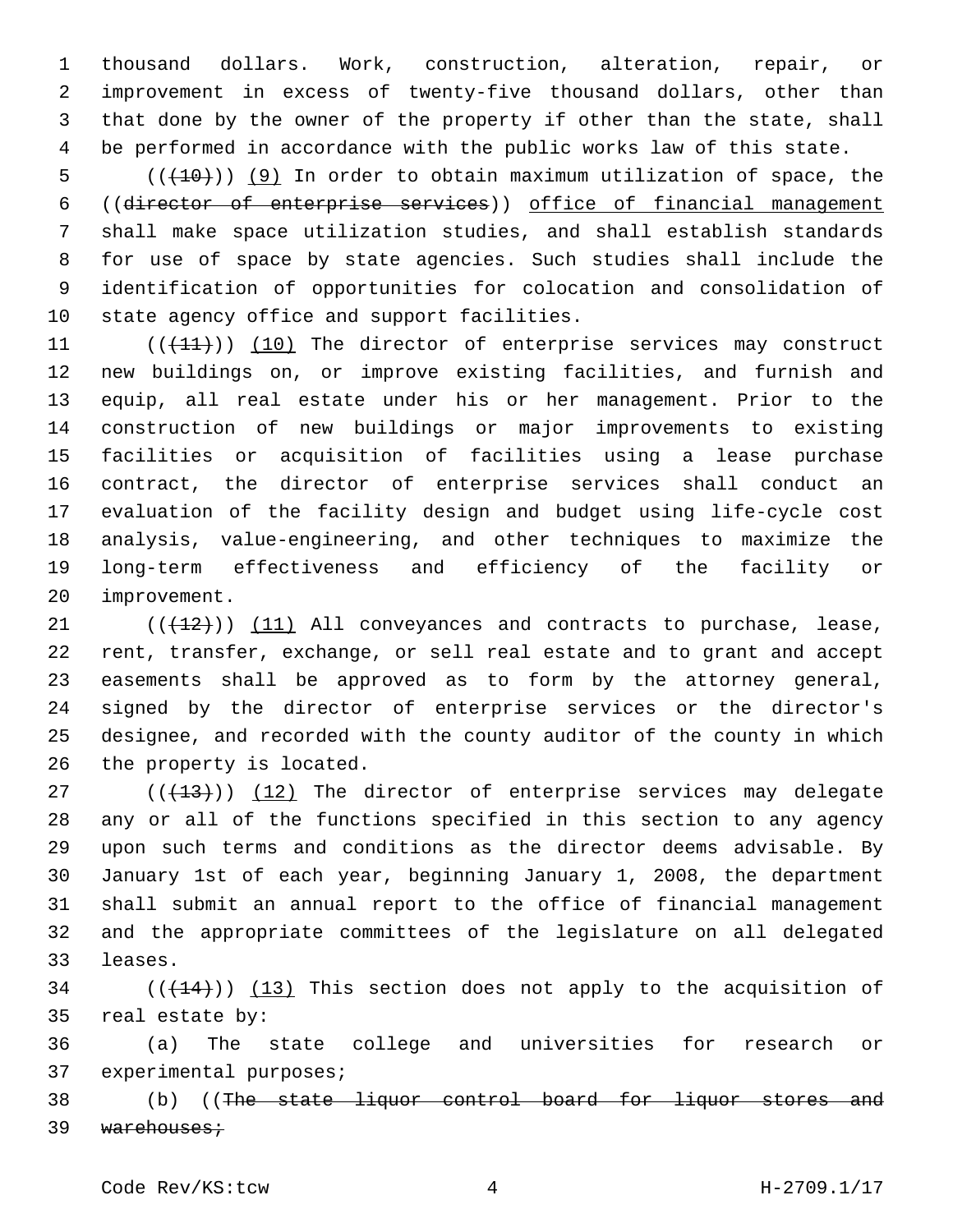$(e+)$ ) The department of natural resources, the department of fish and wildlife, the department of transportation, and the state parks and recreation commission for purposes other than the leasing of offices, warehouses, and real estate for similar purposes; and

 $((\overline{d}))$   $(c)$  The department of commerce for community college health career training programs, offices for the department of commerce or other appropriate state agencies, and other nonprofit community uses, including community meeting and training facilities, where the real estate is acquired during the 2013-2015 fiscal 10 biennium.

11 (((15))) (14) Notwithstanding any provision in this chapter to the contrary, the department of enterprise services may negotiate ground leases for public lands on which property is to be acquired under a financing contract pursuant to chapter 39.94 RCW under terms 15 approved by the state finance committee.

16 (( $(16)$ )) (15) The department of enterprise services shall report annually to the office of financial management and the appropriate fiscal committees of the legislature on facility leases executed for all state agencies for the preceding year, lease terms, and annual lease costs. The report must include leases executed under RCW 21 43.82.045 and subsection  $((+13))$   $(12)$  of this section.

 **Sec. 2.** RCW 43.82.055 and 2015 3rd sp.s. c 1 s 301 are each 23 amended to read as follows:

24 The office of financial management shall:

 (1) Work with the department of enterprise services and all other state agencies to determine the long-term facility needs of state 27 government;

 (2) Develop and submit a six-year facility plan to the legislature by January 1st of every odd-numbered year that includes state agency space requirements and other pertinent data necessary for cost-effective facility planning. The department of enterprise services shall assist with this effort as required by the office of 33 financial management; ((and))

 (3) Establish and enforce policies and workplace strategies that 35 promote the efficient use of state facilities; and

 (4) Evaluate opportunities for colocating and consolidating state facilities in the same geographic area. This includes evaluating the impact colocation would have on the cost and delivery of agency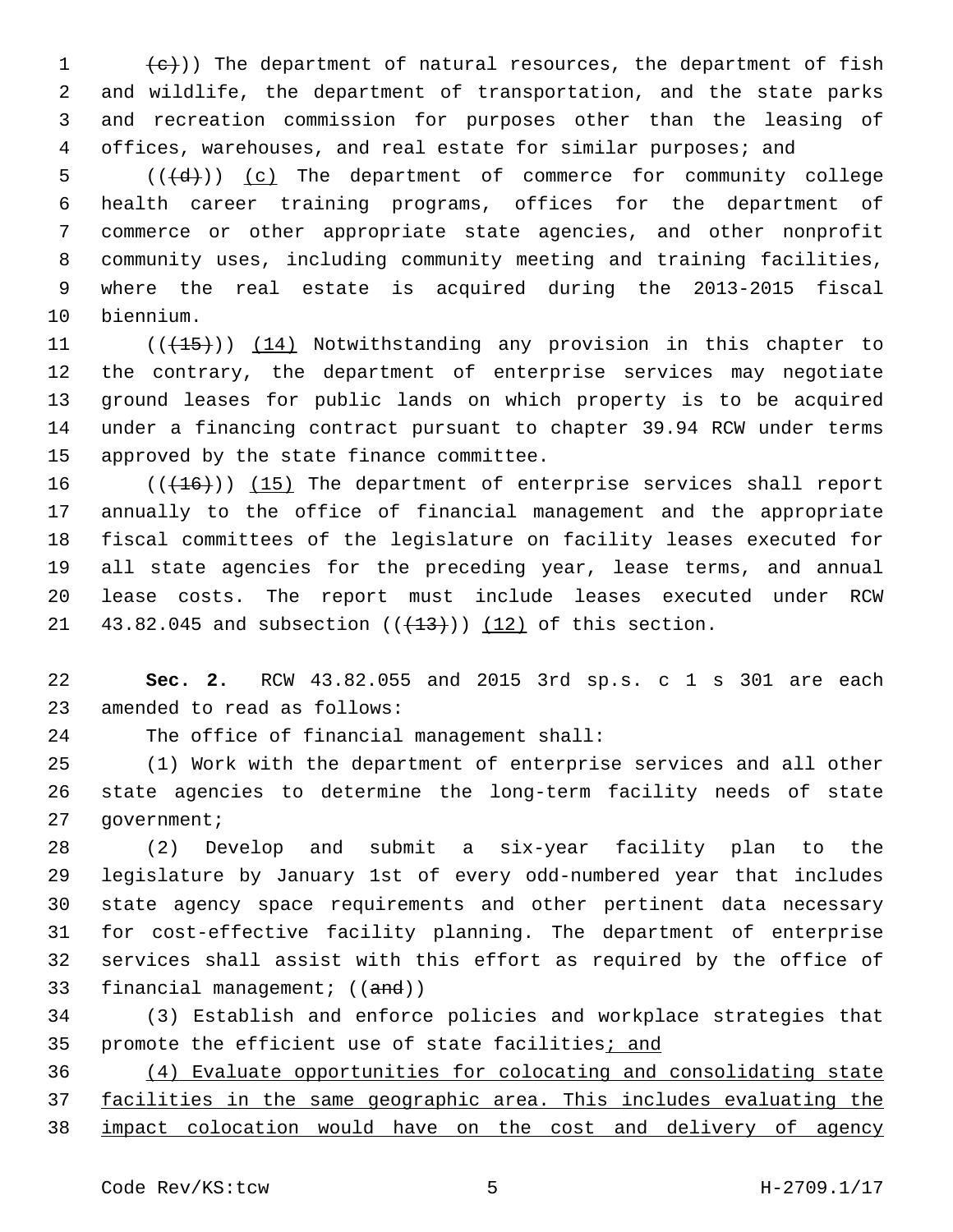programs, including whether program delivery would be enhanced due to

2 the centralization of services.

 **Sec. 3.** RCW 43.82.150 and 2015 3rd sp.s. c 1 s 302 are each 4 amended to read as follows:

 (1) The office of financial management shall develop and maintain an inventory system to account for all facilities owned or leased by state government. At a minimum, the inventory system must include the facility owner, location, type, condition, use data, and size of each facility. In addition, for owned facilities, the inventory system must include the date and cost of original construction and the cost of any major remodeling or renovation. The inventory must be updated by all agencies, departments, boards, commissions, and institutions by June 30th of each year. The office of financial management shall publish a report summarizing information contained in the inventory system for each agency by October 1st of each year, beginning in 2010 and shall submit this report to the appropriate fiscal committees of 17 the legislature.

 (2) The inventory required under this subsection must be submitted in a standard format prescribed by the office of financial 20 management.

 (3) Agencies must report space use data for office facilities. 22 (4) For the purposes of this section, "facilities" means buildings and other structures with walls and a roof. "Facilities" does not mean roads, bridges, parking areas, utility systems, and 25 other similar improvements to real property.

 NEW SECTION. **Sec. 4.** A new section is added to chapter 41.04 27 RCW to read as follows:

 (1) All current and prospective employees of and contractors with the state of Washington who are or may be authorized by the agency for which he or she is employed to access federal tax information are required to have a criminal history record check through the Washington state patrol criminal identification system and through the federal bureau of investigation. The record check must include a fingerprint check using a complete Washington state criminal identification fingerprint card, which must be forwarded by the state 36 patrol to the federal bureau of investigation.

 (2) Agencies must establish background investigation policies applicable to current and prospective employees and contractors Code Rev/KS:tcw 6 H-2709.1/17